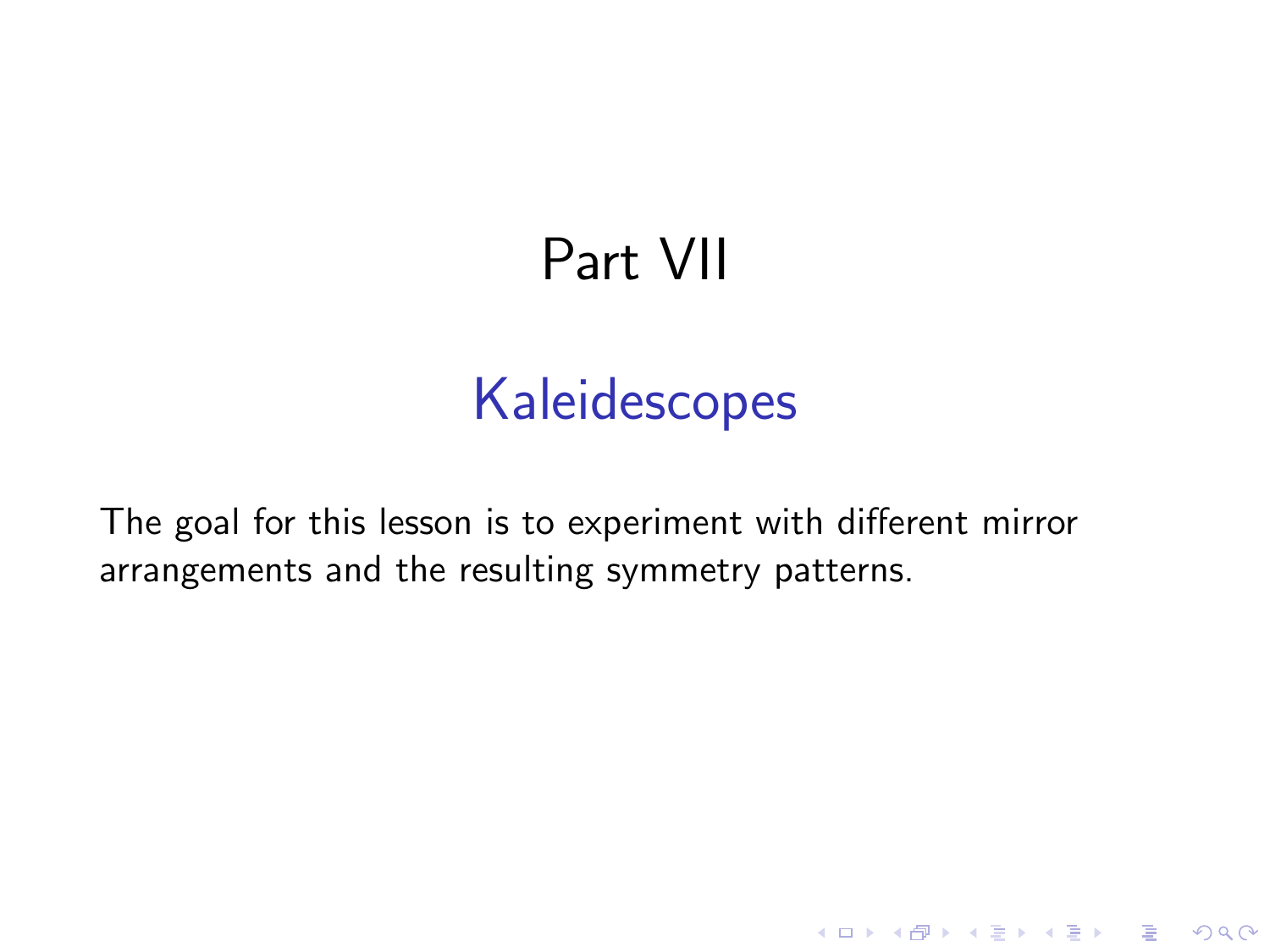## More with mirrors

You can make a hinged mirror out of two mirrors and tape, or use one of the hinged mirror kits. The mirrors should be upright and perpendicular to the table.



Place your hinged mirror on the lizard picture above, with the hinge at the dot and the mirrors lined up on the dotted lines. It is possible to see both of the images below. Describe how this can be done.

**KORK ERKER ADE YOUR** 

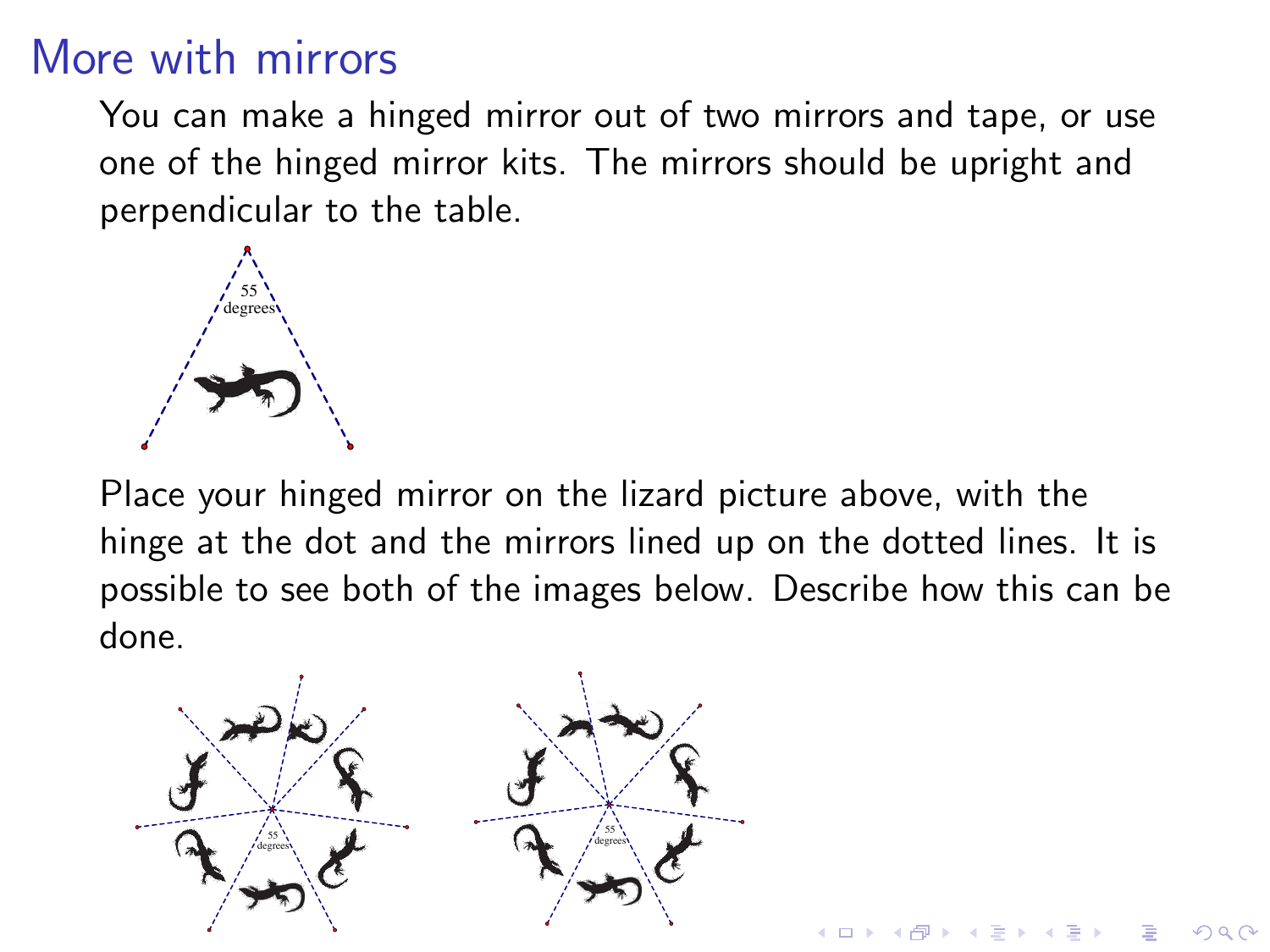## The number of lizards

Below is a lizard with lines forming various angles. For each angle, place your hinged mirrors so that the edges lie along the relevant dotted lines and the hinge is at the dot. Describe what you see.



Give a general formula for the relationship between the angle and the number of lizards. When is there an equal number of lizards of each orientation?

From Symmetry, Shape, and Space by Kinsey and Moore.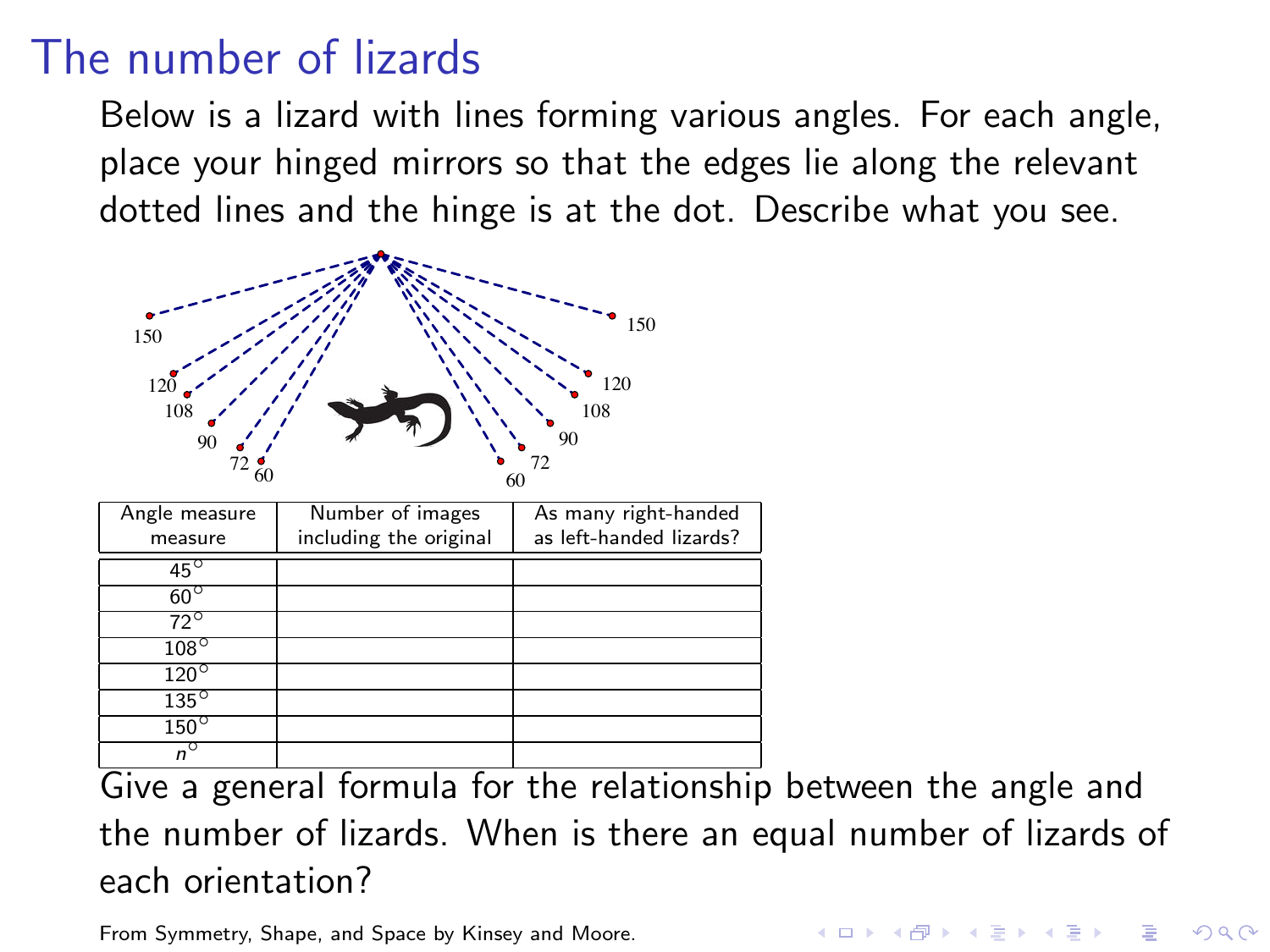For this class, you will need cardboard tubes or PVC pipe of length 8 inches and diameter between 1.25 and 3 inches. Also bring scissors, tape, glue, and paper and markers or other materials for decorating the outside.

**KORKA SERKER ORA**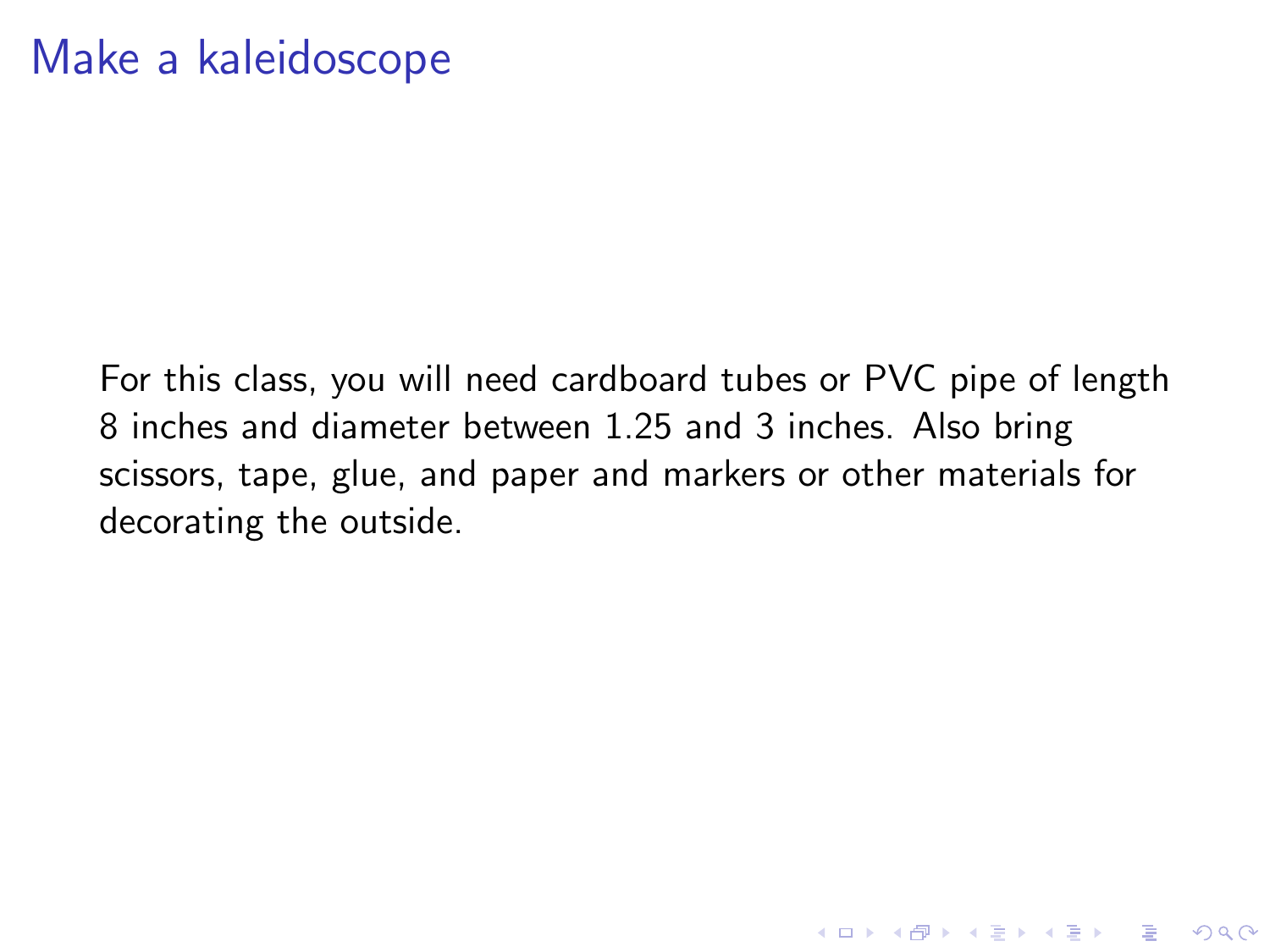# Kaleidoscope instructions



- 1. Fold down tabs of the transparent plastic "sun circle" and tape down onto end of kaleidoscope body. This piece will keep beads in teh object chamber from falling into the main body of the kaleidoscope.
- 2. Attach 1/2 inch wide felt strips to the outside of one edge of the kaleidoscope body and the inside of one edge of the object chamber.
- 3. Slide the object chamber over the kaleidoscope body so that the felt strips line up and meet. The object chamber should extend past the body.
- 4. Form an equilateral triangle with three mirrors and push it into the kaleidoscope body. Remove the protective film before inserting the mirrors.
- 5. Drop the transparent eyepiece shield into the tube so that it lies flat agains the mirrors.
- 6. Insert the eyepiece shield.
- 7. What do you think it will look like if you look through the kaleidoscope at an object in the room? Take a look and see if you were correct.

 $\equiv$ 

 $\Omega$ 

- 8. Add beads to the object chamber plug until about half of the plug is covered. Insert the plug into the object chamber.
- 9. Cut paper to fit around the kaleidoscope body and decorate.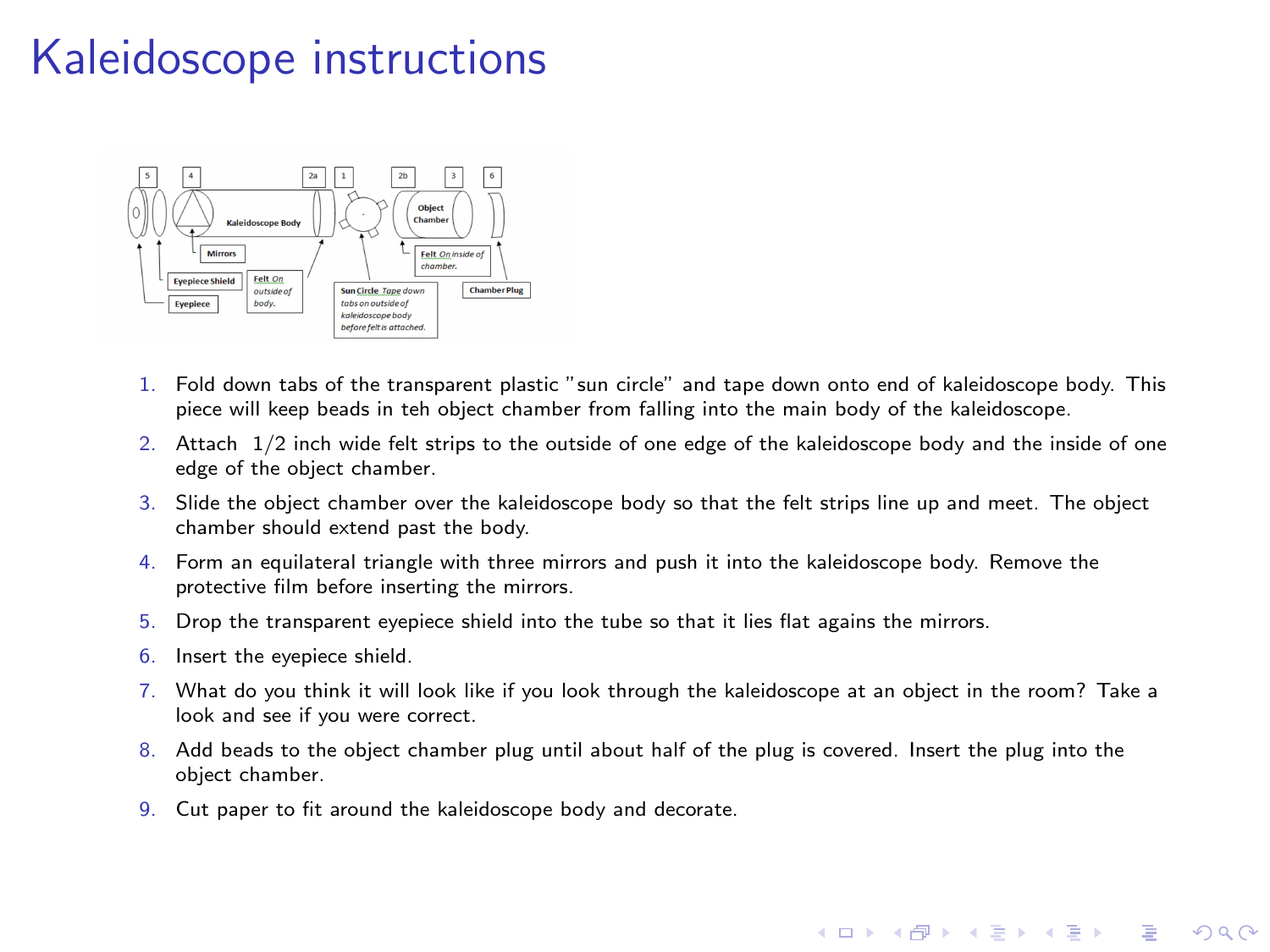### Mutant kaleidoscopes

- $\blacktriangleright$  The standard kaleidoscope has three mirrors that form an equilateral triangle.
- $\triangleright$  Experiment with using mirrors that form a triangle that is not equilateral, or a different polygon like a square.

**K ロ ▶ K @ ▶ K 할 X X 할 X → 할 X → 9 Q Q ^** 

 $\triangleright$  What configurations make whole numbers of shapes?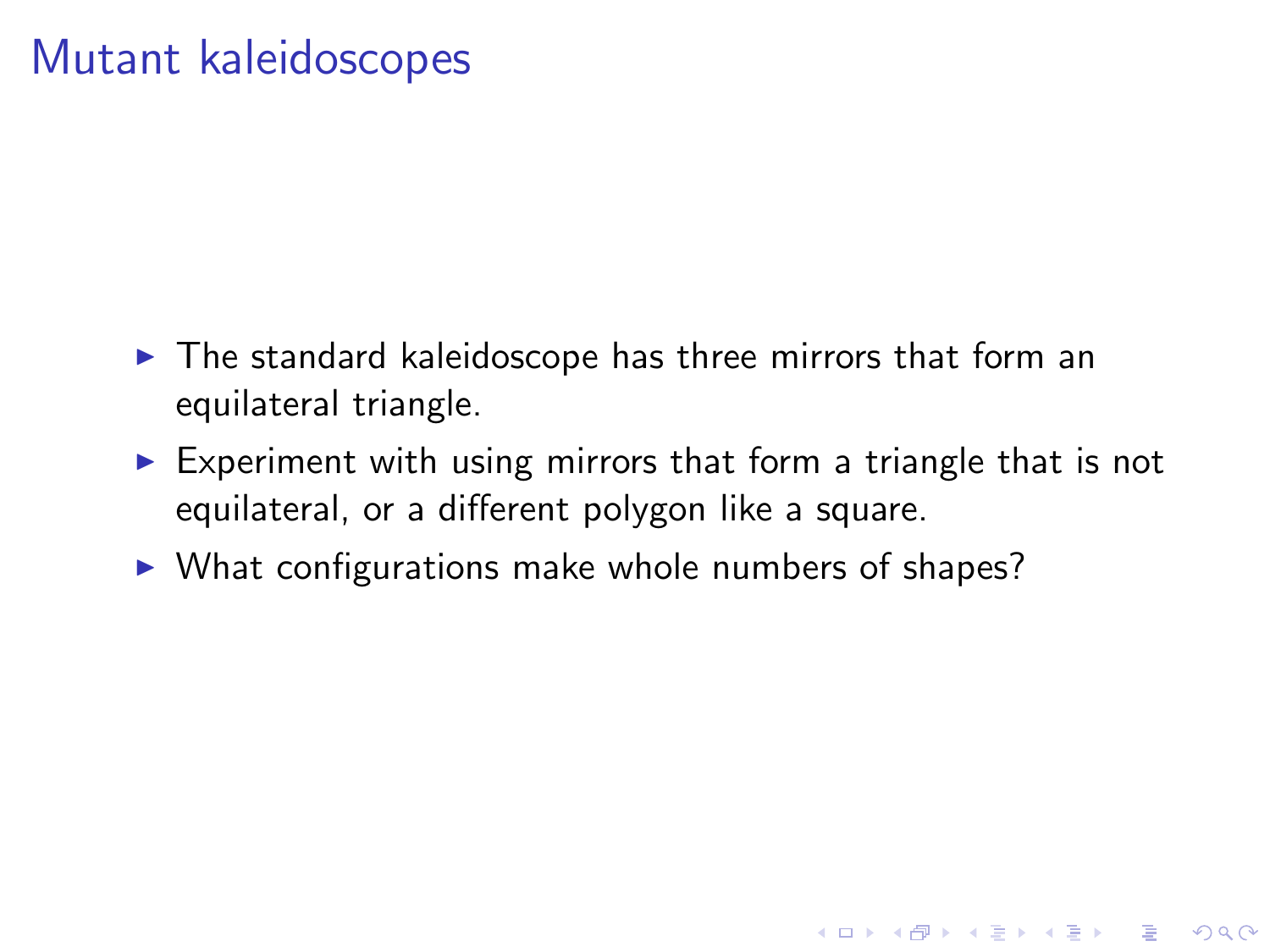### Animated kaleidoscopes

These instructions will first help you create a 2-mirror kaleidoscope with a finite image instead of the traditional 3-mirror kind, but can be adapted to create a 3-mirror kaleidoscope.

- 1. Use the Segment tool to draw a segments. Rotate the segment by 60 degrees around one of its vertices to make a "V".
- 2. Use the Polygon tool to draw a polygon inside the V. Or maybe two po
- 3. Double click on one of the segments of the V to mark it as a mirror line. Select both the polygon and the other segment of the V and choose Reflect from the Transform menu.
- 4. Continue reflecting polygon images AND segments across segments until you cannot get any new images. How many distinct polygons are there?
- 5. You can now experiment with different shapes of polygons by selecting and moving the vertices of the original polygon.
- 6. Select the polygon and choose Animate from the Display menu. Notice what is happening. The points defining the polygon are moving randomly on the plane. These points have been defined independently, meaning their locations were chosen independent of any other constructions.
- 7. You can gain some control over where the points can move by merging them with segments or circles (restricting their movements along those paths). To do so, click the Stop button on the Motion Controller (or choose Stop Animation from Display). Select one of the polygon vertices and then a segment of the V and choose Merge Point to Segment from the Edit menu. The point is now attached to the segment and can only move along that segment. (You also could have created a new segment to merge with the point.)
- 8. Use the Circle Tool in the toolbox to draw a circle in some blank space. Select another vertex of your polygon and then the circle and merge the vertex to the circle.
- 9. Hide the circles and any extra lines you have created, leaving just the polygons and mirror lines.
- 10. Again select the polygon interior and choose Animate.
- 11. You can use the Motion Controller to change speeds and directions of individual points.
- 12. Construct a 3-mirror kaleidoscope instead of a 2-mirror version, by drawing a third segment connecting the endpoints of the V to make an equilateral triangle. Then use this new segment as a mirror line and reflect the polygon across it. Continue reflecting the polygon and the segments and their images across mirror lines until you fill the canvas.

**KORKAR KERKER EL VOLO** 

13. Animate your virtual kaleidoscope.

*Adapted from Key Curriculum Press' learning guide.*